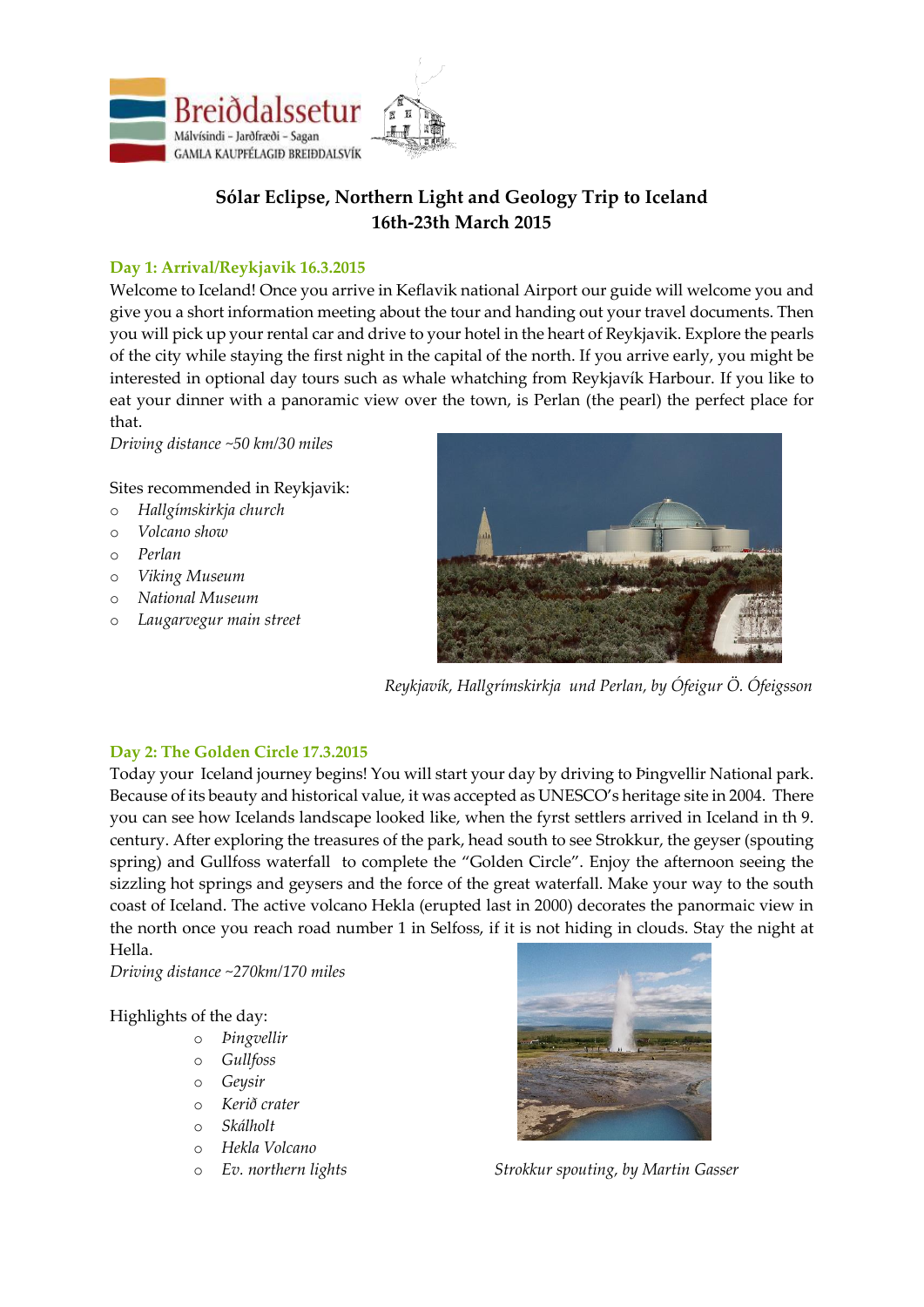



#### **Day 3: The South Coast-Volcano road 18.3.2015**

While heading to Skaftafell National Park you will pass at least 4 active volcanoes, in parentheses year of last eruption: Hekla (2000), Eyjafjallajökull (2010), Katla which is hidden under Mýrdalsjökull glacier (1918) and Grímsvötn (2011). After breakfast and packing you will drive east to the picturesque waterfalls Seljalandsfoss and Skógarfoss. Above the waterfalls looms the mighty Eyjafjallajökull, we recommend to stop at the Eyjfjallajökull visitor center some 30 km east of Hvollsvöllur on road nr.1. Drive along the south shore to Dyrhólaey natural reserve with a big seabird colony during summer time. Fyrst birds may have already arrived to prepare the nests for the summer in March. You will cross Mýrdalssandur, the sander plain formed by floods following volcanic eruptions of Katla under Myrdalsjökull glacier. Then the road is leading threw Eldhraun, a huge lava field formed by two eruptions: Eldgjá in 934 a.d and Lakagígar 1781, the lava erupted from two different fissures lying parallel ~50 km north of the road number one. They are of the biggest eruption in historical times world wide. After passing Skeiðarársandur you will arrive at Skaftafell in the Vatnajökull National Park. We recommend the easy hiking trail to Svartifoss waterfall, that is surrounded by beautiful and pitch black basalt columns as well as the visitor centre of the Nationla park where you find a lot of informaion about the volcanoes lying under Vatnajökull glacier. Stay the night in Skaftafell area.

*Driving distance ~280km/170 miles*

#### Highlights of the day:

- o *Seljalandsfoss*
- o *Eyjafjallajökull Visitor Centre*
- o *Skógarfoss*
- o *Dyrhólaey*
- o *Skaftafell*
- o *Svartifoss*
- o *Ev. northern lights*



 *Eyjafjalljökull erupting in April 2010 from Hvollsvöllur, by Martin Gasser*

#### **Day 4: East coast and Breiðdalsvík –inside volcanoes 19.3.2015**

Start your morning by exploring the place many people consider being the greatest sight of Iceland, the Jökulsárlón glacial lagoon. In your travel documents you have information about geological intresting localities between Skaftafell and Breiðdalsvík.

As you reach Höfn, known as the lobster (langoustine if you will) capital of Iceland, and are feeling hungry, we recommend stopping at the Hotel Höfn for a lobster fiest or lobster soup. A magnificent stone collection, called Huldusteinn, you can see in the old swimming pool.

It is worth to visit the second visitor centre of the Vatnajökull national park in the village of Höfn, close to the harbour at Gamla Búð.

From Höfn to Breiðdalsvík are you driving along a magnificent fjord landscape, formed by glaciars of the last Ice Age which ended 10'000 years ago. Just aftur the village Djúpivógur you will pass the farm Teigarhorn, which is a natural reserve and stone museum. Keep on to the next village, your destination of this trip: Breiðdalsvík. At 6 p.m. there is a welcome and information event for you at Breiðdalssetur Geology center. Stay the night at Hótel Bláfell in Breiðdalsvík. D*riving distance on this day: 250 km/155 miles*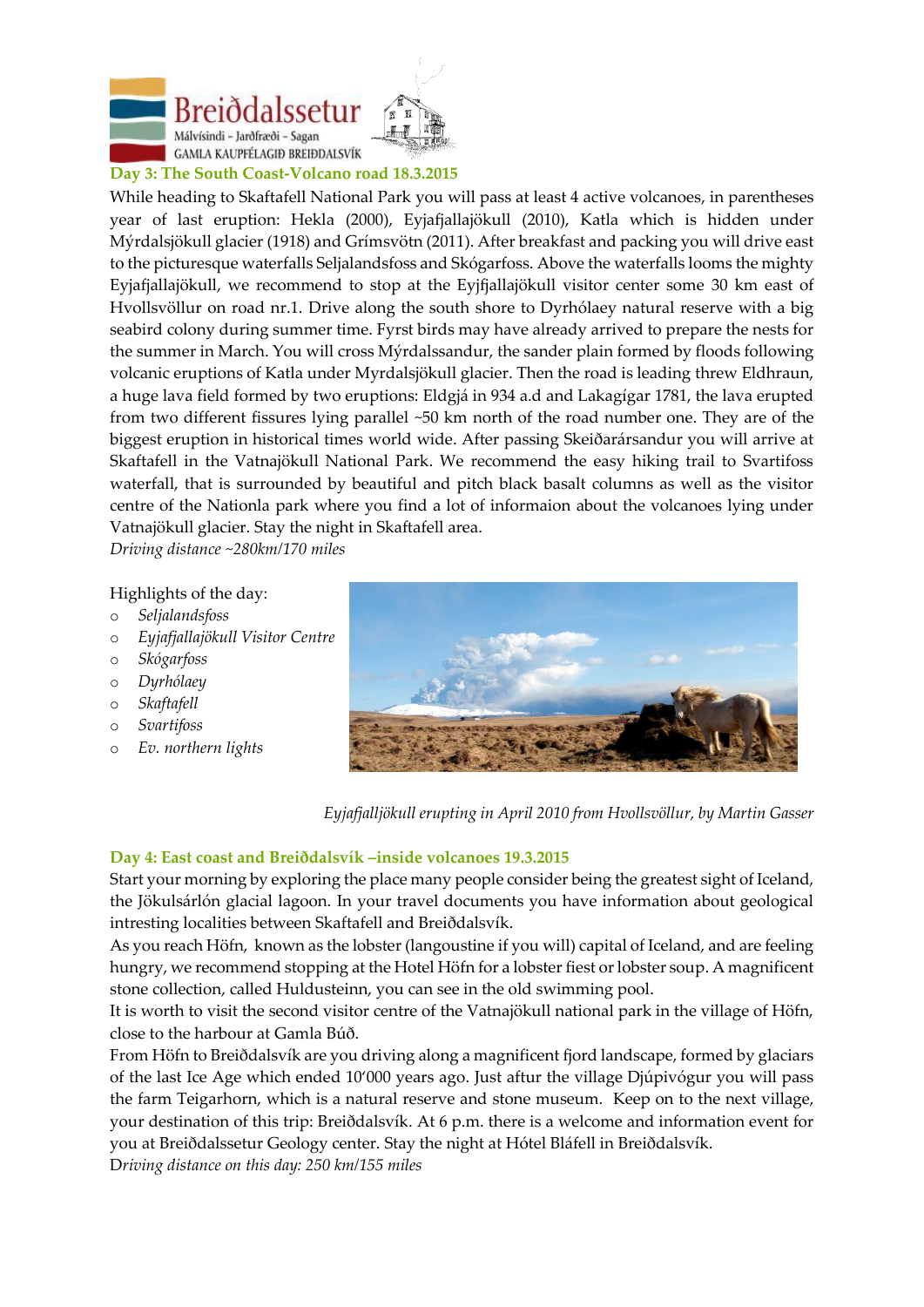



### Highlights of the day:

- o *Jökulsárlón*
- o *Höfn, lobster meal, stone museum*
- o *Rendeer by the road, most likley Lónarea*
- o *Djúpivogur*
- o *Teigarhorn*
- o *Breiðdalssetur, geology centre*
- o *Ev. northern lights*



*Breiðdalsvík bay, by Martin Gasser.*

### **Day 5: Solar Eclipse on sea 20.3.2015**

This will be our great day, and if the weather allows, we will take you out to the sea in a tourist boat into the zone, where the total solar eclipes takes place. We will start at around 3 a.m. from the Harbour of Breiðdalsvík, hopfully with dansing Northern lights above us. One way takes 5 hours on the boat (100km), the totality starts at around 9:40 and lasts around one minute, if you are sensitive to seasicknes, take your medicine with you. If it is not possible to go on sea, we will are preparing a back up plan in Breiðdalsvík. Stay the night at Hótel Bláfell in Breiðdalsvík.

Highlights of the day:

- o *Sólar eclipse*
- o *Ev. northern lights*



*Solar eclipse March 2015, red dot approximate planed location of visit. Total solar eclipse from 1999 in Germany*